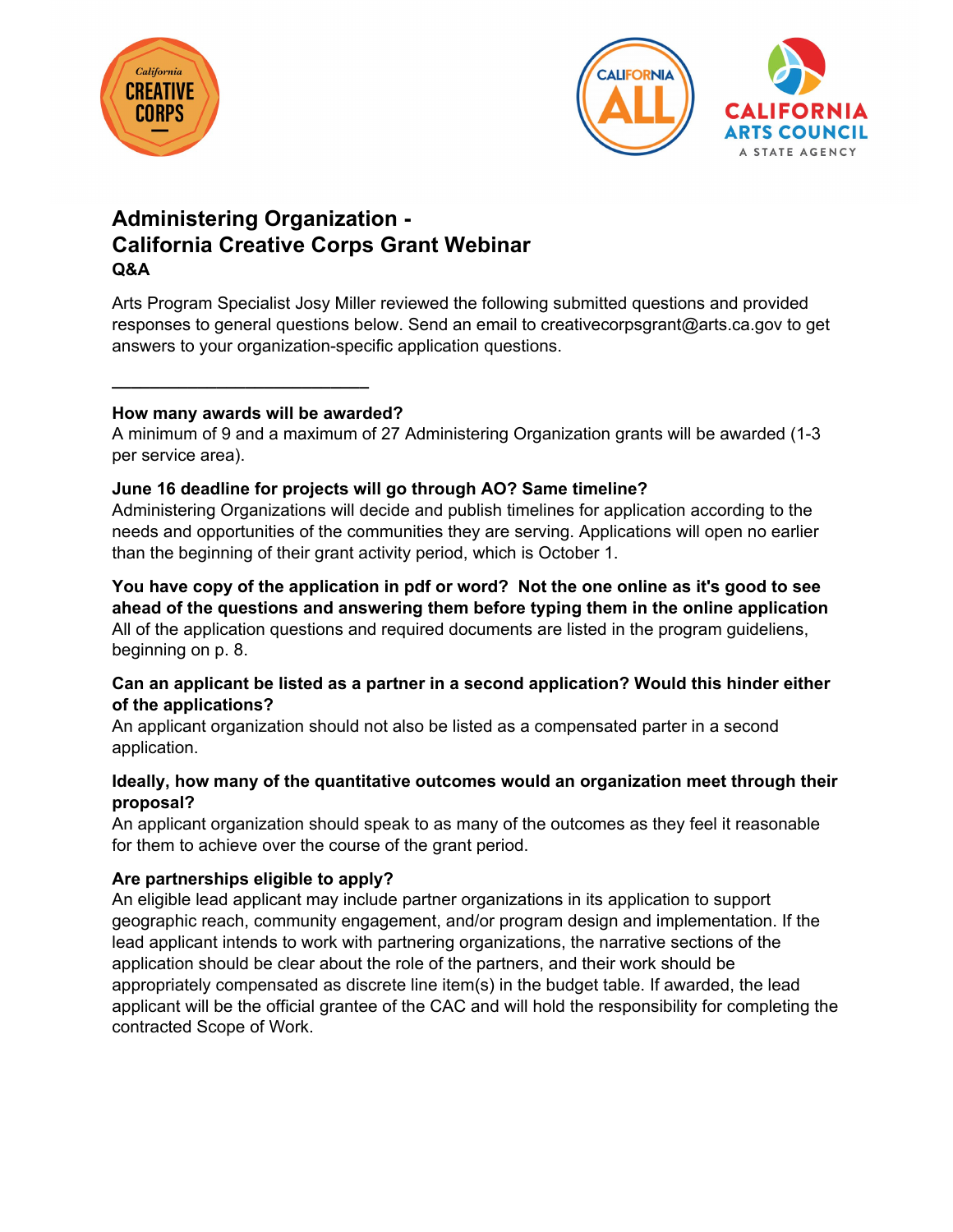#### **Can AO's contract with artist to meet the 60% salary support requirement?**

Aos can certainly contract with artists, but if that work is to support the administration of the program, that should come out of the 20% for admin. If the funds are for project support, that should be subgranted and included in the 60%.

#### **can an applicant apply in all three categories?**

Applicant organizations may only submit one proposal and must indicate which service area they tend to support.

#### **the guidelines are not consistent in terms of eligibility re: arts org non-profit and nonprofits are eligible does this include a foundation?**

Applicants must be California-based 501(c)(3) nonprofit organizations or arts-based units of government or tribal groups with a minimum two-year history of arts programming.

#### **Are methods other than open call for selecting subgrantees considered eligible and competitive - and/or a mix of open call and selection by other means (direct invitation, etc)?**

Applications should be open to all artists and eligible nonprofit or government entities. That said, AOs should certainly plan to make sure that community members are aware of the opportunity.

**If we were selected as an AOR, could we limit the funds we regrant to the discipline of our expertisie (writers/literature), or would be expected to support multiple disciplines?** Artists and culture bearers working in all disciplines will be eligible to apply to an AO for project grant funds.

#### **How will issues of equity be addressed with various regions who have different regranting capacities? For example, what if a region receives a handful of AO applicantions who only ask for 1 million dollars. And another region has three AO fully funded at**

Award decisions will be made based not only on request, but on panel ranking, and taking service area, constituency, and program focus area into account.

#### **Will CCAC be involved in selection of grantees or standardizing process across all administering organizations?**

CAC will not be involved in the selection of subgrantees but will support the entire AO cohort in developing guidelines and award procedures that are in line with the program goals and guidelines.

#### **Could you give a few examples of the types of arts projects the funds the AO's regrant might support? Specifically, examples of how arts projects might address the program goals stated in your guidelines.**

Examples might include a muralist working in community to design and install a mural to communicate messaging around one of the program outcomes; performance installation

## **Has the CAC ever thought of advocating or supporting fiscal sponsors? State of CA is currently experiencing a nonprofit certification delay due to limited staff/COVID. I believe this is an equity issue for cultural leaders outside of institutions to parti**

Fiscally sponsored organizations are eligible to apply for project funds from the AOs. Since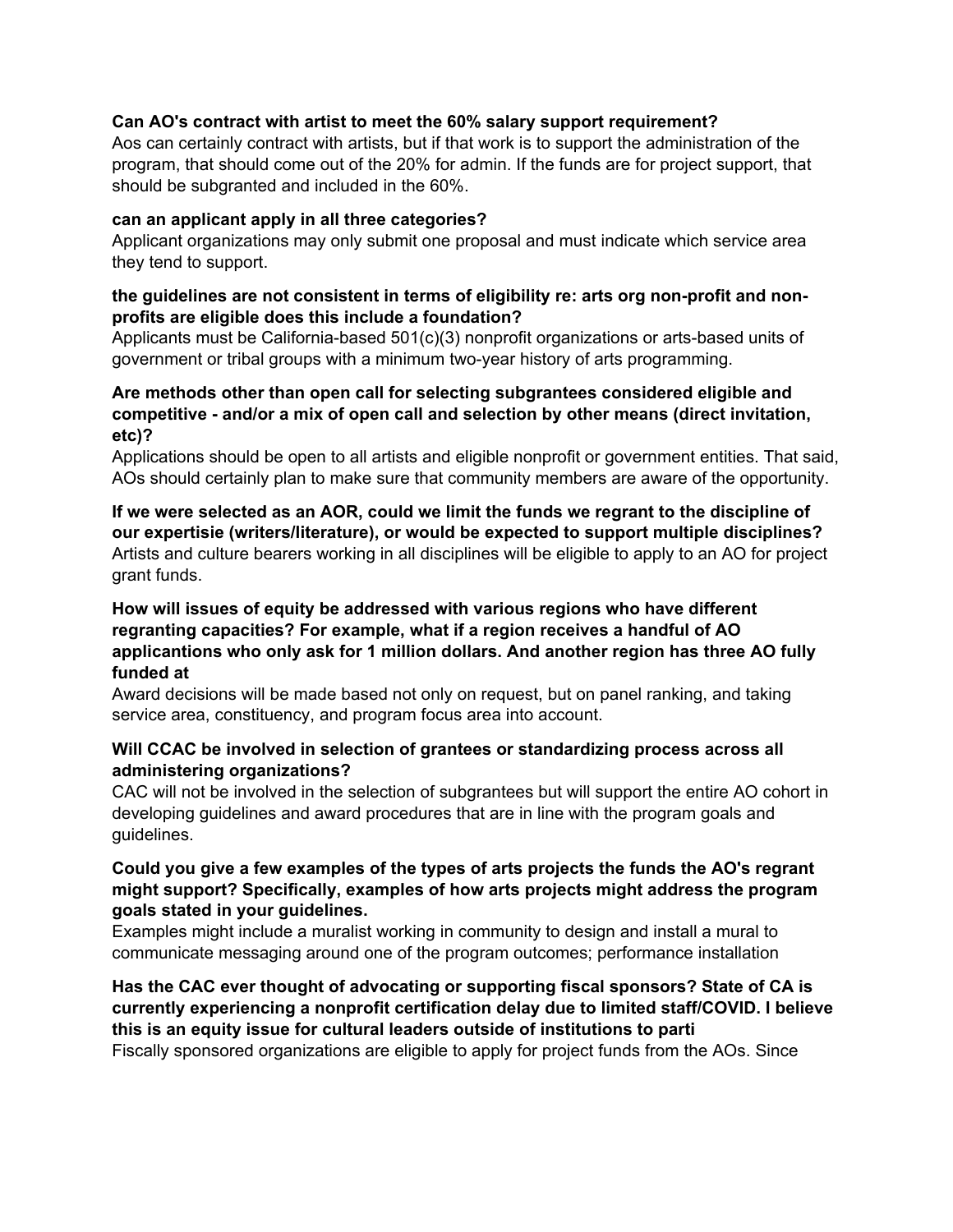fiscal sponsors typically take their own administrative fees as a percentage of all grant funds, only nonprofit orgs are eligible to apply for the regranting funds.

#### **I have a fiscal sponsorship (based in San Diego, CA and work with the Riverside County as well) I am under a nonprofit based in New York City, are there any exceptions since I am serving Southern California?**

For organizations applying with a fiscal sponsor, both the organizaiton and the fiscal sponsor must be based in California.

#### **What responsibility would the administering org have to ensuring the successful implementation/completion of the project?**

If awarded, the AOs will each have a contracted Scope of Work that it is their responsibility to adhere to. This will include successful implementation and completion of the project in their service area.

## **Do I apply directly or through the organization I am working with?**

If you are an individual artist, you will be able to apply directly to an administering organization for funding. Nonprofit organizations will also be eligible to apply to fund artist-led projects.

#### **Hello, can s a community group in the SF Parks Alliance Community Network apply for a grant to program community building events?**

If your organization meets the eligibility criteria as listed in the guidelines, you are welcome to submit an application. Again, this phase of the program is to administer regranting funds. If you are seeking project funds, you should plan to apply directly to an AO in your region or one that is serving statewide.

## **there is limited space in the application to upload supporting documents. where would be upload letters of support from partner organizations?**

No letters of support are required for this application. If you so choose, you may upload a letter of support as one of your two examples of grantmaking outreach and capacity.

## **Does the 2 years of arts history also apply to individual artists and non-profit organizations?**

No, a history of arts programming is not required for subgrantees.

#### **Is this grant intended for media outreach or are events/workshops/other programming eligible?**

Other forms of engagement are definitely eligible, as long as they are impacting one or more of the program focus areas.

## **Are there systems you can recommend for those seeking to acquire effective application management systems?**

Our agency uses SmartSimple as a grants management system, but there are many options available. You can request quotes from vendors based on your needs and the volume of applications that you anticipate fielding.

## **From what portion of the budget does the partner organization support come from?**

Partner support would come from the 20% of the funds that can be used for program design and implementation.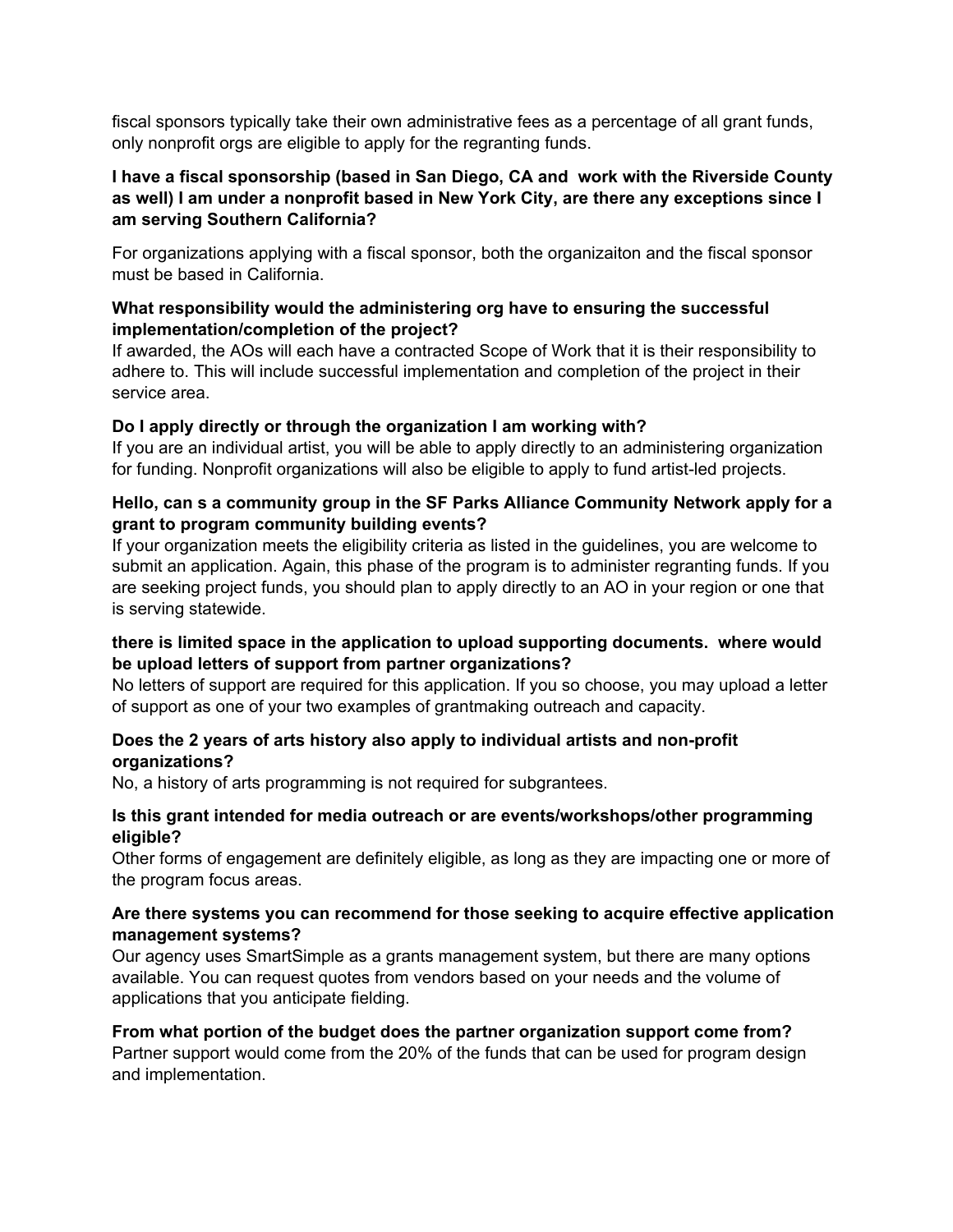#### **I would like to partner with agencies in my region. How can we get contact information on the present network in our region?**

Please reach out to me directly, as I am unsure to which network you are referring.

#### **Will AO's be required to collect all of the Data that the CAC has listed in the application for evaluation?**

Please reach out to me directly, as I am unsure to which specific data set you are referring.

#### **One of our programs educates school teachers through artistic menas, would we be able to compensate these educators for that time they spend during the training?** Please refer to our Arts Integration Training guidelines, posted on our website.

#### **is San Francisco defined separately from Bay Area other? This is indicated on the map but not in other places in the guidelines.**

San Francisco is included as part of the Bay Area for the purposes of this grant program.

#### **The map of regions/counties presented in the slide deck does not line up exactly to the Otis Report region/county classifications. Specifically, Placer and Nevada counties. Can you advise if they fall within the Capital Region or Northern Ca? Thank you.**

Thank you for this question! We have made some adjustments to the county breakdown that is utilized in the Otis Report, based on current regional partnerships and granting infrastructure that is supported by the CAC. In the Creative Corps regional breakdown, Placer and Nevada counties are included in the Upstate region.

#### **Our nonprofit organization started an artist fund during the pandemic for local artists doing new works. Would we apply during this portion to be an AO or would that be a nonprofit subgrant from the AO later on?**

That depends on what you see your role as being in terms of artist engagement. If you see your organization's mission being aligned with the field-wide support that the AOs will be responsible for (including mentorship, outreach, visibility, etc.), that would be the best place to apply. If you have a specific project in mind that would engage local artists, applying to one of the AOs in the fall would be the best bet.

## **I understand that 60% is to be granted out, a max 20% can go towards administrative costs and staff time, what about the remaining 20%?**

That percentage can be re-granted to nonprofit organziations to implement Creative Corps Projects, including providing working and living space and project supplies.

## **If an organization has a stated regional focus, but also regrants to special projects in other regions, should they apply as "regional" or "statewide" ?**

That really depends on the scale. If 90% of your grantmaking is done regionally, I would recommend applying as a regional service area. If your grantmaking covers multiple, but not all regions of the state, I would probably recommend applying as a statewide service area and identifying local outreach partners.

#### **What is the expected size of grants to artists?**

That will be determined by the individual AOs in collaboration with the CAC, depending on the needs of the specific communities they are serving.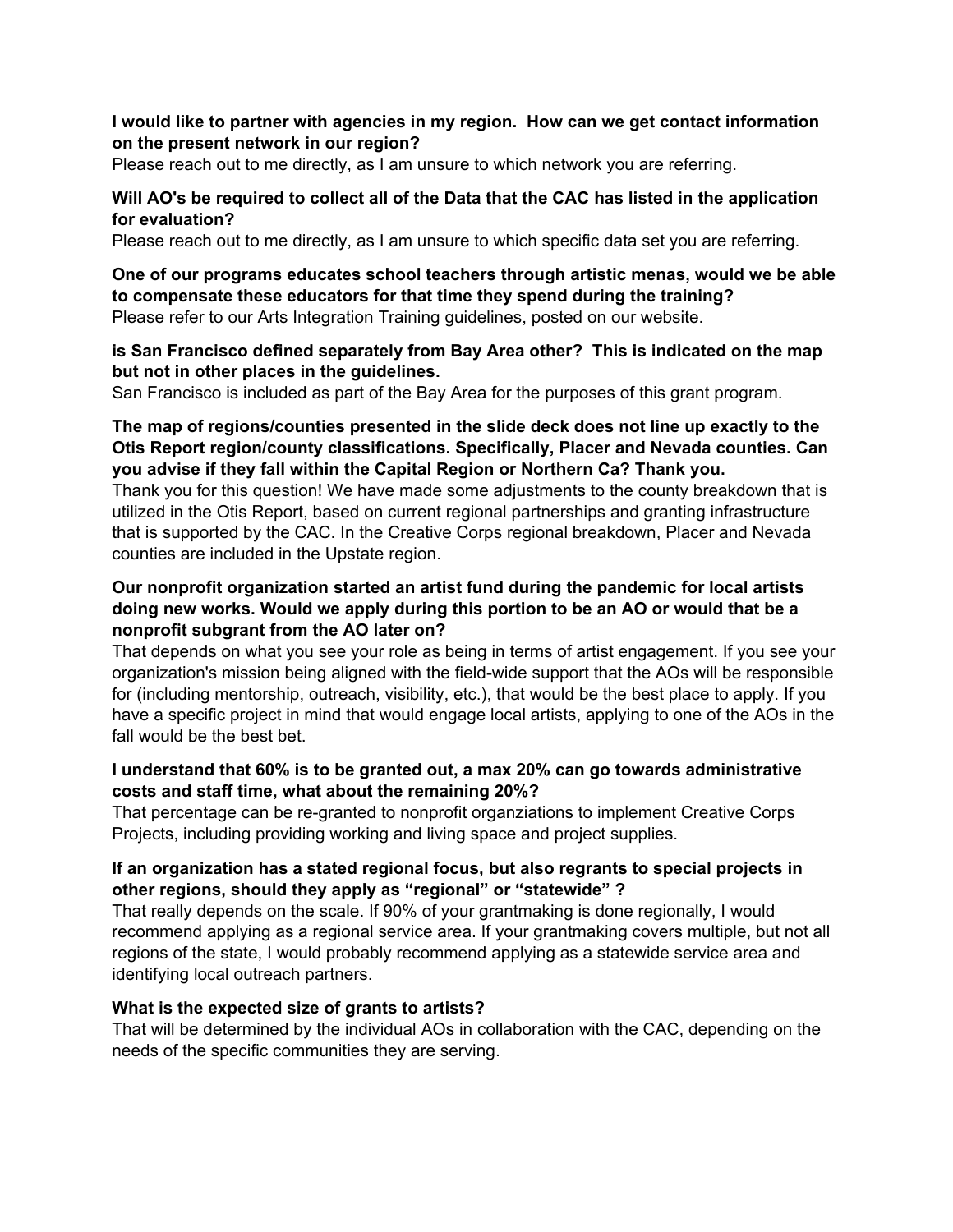#### **To meet the 2 year of arts programing requirement, is the fiscal sponsor/applicant required to have the two years of arts programming or can they apply with a partner that has the 2 years of experience?**

The applicant organization must have two years of arts programming history. There is no arts programming history requirement for sub-grantees.

#### **If you want to be a subgrantee agency, how will we know what AOC to contact**

The CAC will publish and publicize a list of all awarded AOs by service area as soon as they are confirmed.

#### **Does an applicant need to commit to covering an entire geographic region? Or can an AO commit to covering just a portion of a geographic region?**

The intention is for each AO to serve the whole geographic region. If your organization does not have strong relationships in particular parts of the service area, that might be a good place to identify a community partner(s).

## **Does the application have to identify what social issues they will address or can the regranting process be open to all issues identified?**

The regranting process should include support for all four of the Creative Corps focus areas.

## **We have strong regional regranting experience and capacity involving BIPOC yet only one year of arts programming grant making through our Equity communities, can the two-year arts programming requirement be waived?**

The two-year arts programming experience is not able to be waived, as it is the CAC's Code of Regulations.

#### **Who determines the eligibility of the partnering organization**

There are no elgibility criteria for partner organizations, only the applicant organizations. The only aspect of partnership to be aware of would be the list of "What the CAC Does Not Fund" (e.g. lobbying, fundraising) as you are identifying appropriate partners.

**Is the entire (100%?) or primary (80%?) focus of this program on getting more funds to rural and suburban areas? If 100%, does CAC have a percentage in mind to develop equity in rural versus suburban areas of the state? If the primary purpose (80%) is r** There is no minimum amount of funding that is required to go to rural and suburban versus urban areas. The focus of the program funding is towards the lowest quartile tracts in the California Healthy Places Index. The only other geographic mandate is that the program serve all 58 counties.

## **Where to find the proposal writing requirement? Such as page numbers? Contents? Font? Thanks!**

This information begins on p. 8 of the guidelines under "Online Application Portal."

## **Have school organizations or districts applied and have been awarded in the past?**

This is a pilot program, so no one has applied yet! That said organzations must be eligible entities as listed above in order to apply.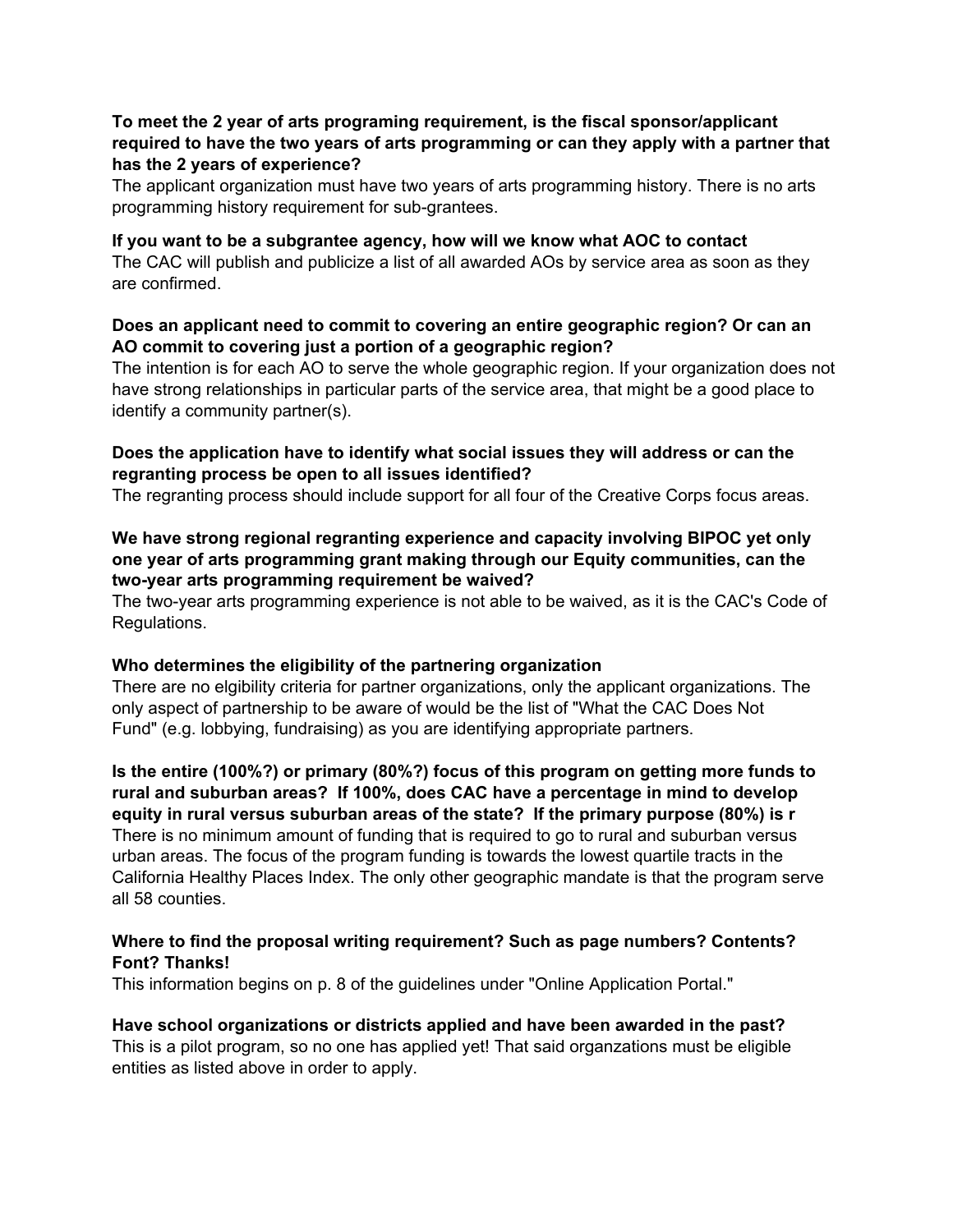#### **Regarding our Program design - ea AO will be setting our own re-granting qualifications and requirements. Is the CAC more interested in lots of smaller grants to artists? or jobs for artists (i.e. salaries with benefits)? Or both?**

This program is designed to facilitate localized response to community values, needs, and opportunities.

#### **Will there be a subgrant applicant application template?**

We are not currently planning to develop a template. One of the key goals of this program is localizing support mechanisms, so we will be actively working with the AO cohort to craft appropriate application materials.

#### **Is the School of Arts in a public hispanic-servering institution an eligible applicant?** Yes!

**Are "Teaching Artists" considered "artists" for purposes of the 60% distribution?** Yes!

#### **So this is designed for an org to apply to receive funds and then create sub-grants and distribute funds to the orgs/artists to whom you award sub-grants….?** Yes!

**The college of the arts at State University is eligible as adminstrative organization?** Yes, but please note that university applicants must secure a waiver of AB20 indirect costs.

## **Does the fiscal sponsor required to be located in California?**

Yes, fiscal sponsors must be based in California.

**If our org goes over the \$250.000 cap and recives funding as a sub-grantee that puts us over the \$250,000 cap will that effect our ability to apply for regular CAC programs?** Yes, grants for project funding (from CAC or other funders) should be included as revenue and will contribute to your Total Operating Revenue for the current fiscal year.

**Does a independent nonprofit public access TV organization qualify? We have contracts with three cities to broadcast their government activities, but our facility functions as a community resources. We operate a "Community Producers Program" that offers** Yes, media arts programming definitely counts as having the required history.

## **If an organization has a history of regranting (for example as a non-profit Foundation) by invitation only, but is just now implementing an application process, would the organization be eligible to apply?**

Yes. The guidelines do not define history with any particular grantmaking process. That said, you would want to outline very clearly in the narrative your plans for developing and implementing this new process in a timely manner.

## **Where can we get assistance to apply for individual artist grants**

You are invited to attend the May 12th Council meeting where the Council will continue their discussion on the future of that program. The Zoom link, agenda, and full Council book are posted here: https://arts.ca.gov/about/council-meetings/ The Council will be voting on draft guidelines, including timeline. Once that vote is made, updated information will be available on the Individual Artist Fellowships grant page.